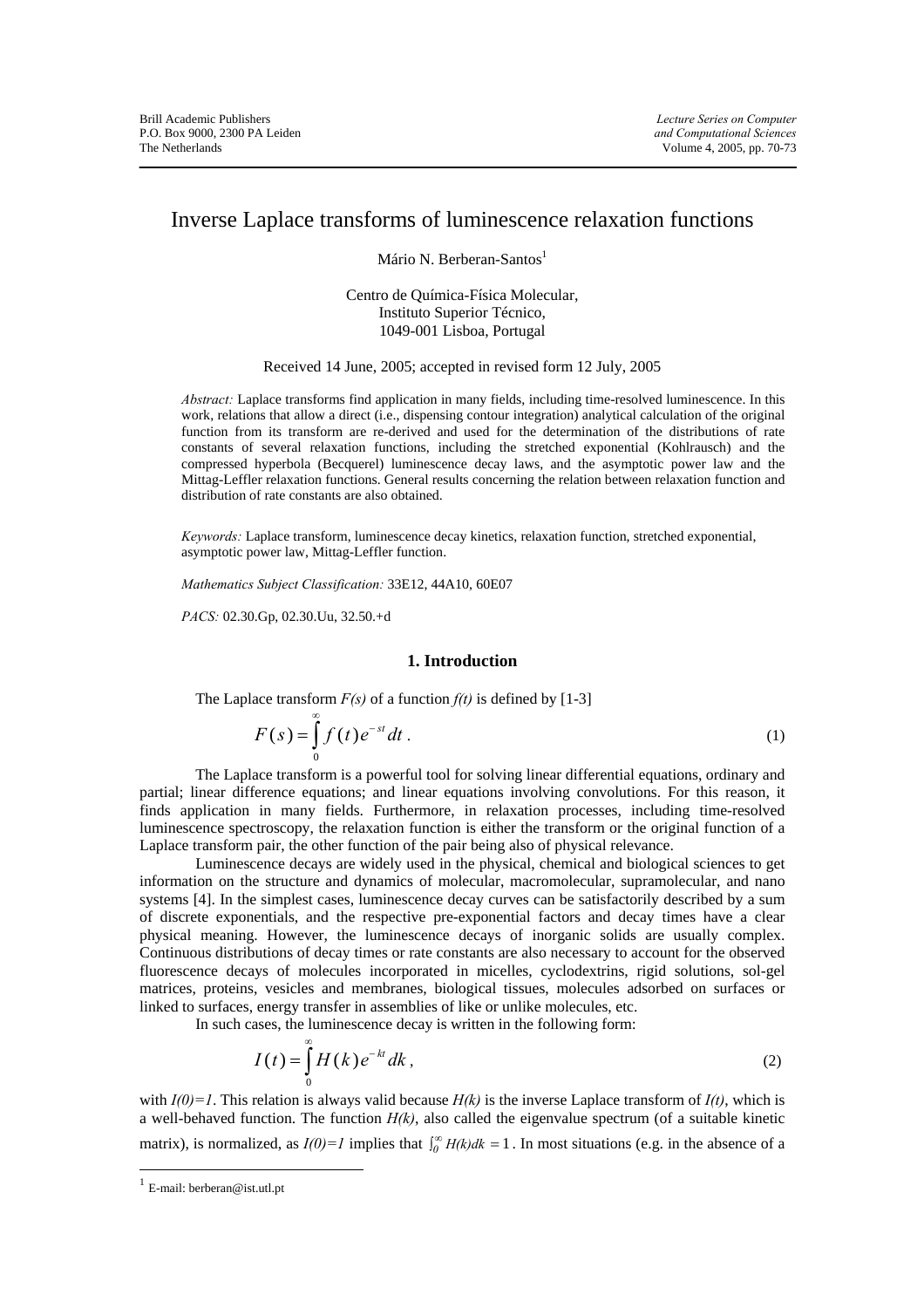rise-time in the decay), the function  $H(k)$  is nonnegative for all  $k>0$ , and  $H(k)$  can be understood as a distribution of rate constants (strictly, a probability density function, PDF). This PDF, or distribution of rate constants, gives important information on the dynamics of the luminescent systems [5,6], but is not always easy to infer from the decay law  $I(t)$ . In the remaining of this work, and in view of the specific application to be considered, the notation of Eq. (2) will be retained.

The more difficult step in the application of Laplace transforms is the inversion of the transform to obtain the desired solution. In many cases, the inversion is accomplished by consulting published tables of Laplace transform pairs [1-3]. More generally, and in the absence of such a pair, the inversion integral can be applied [2,3]. This integral is

$$
H(k) = \frac{1}{2\pi i} \int_{c-i\infty}^{c+i\infty} I(t) e^{kt} dt,
$$
\n(3)

where *c* is a real number larger than  $c_0$ ,  $c_0$  being such that  $I(z)$  has some form of singularity on the line  $Re(z) = c_0$  but is analytic in the complex plane to the right of that line, i.e., for  $Re(z) > c_0$ . Eq. (3) is usually evaluated by contour integration [2,3].

## **2. General inverse Laplace transform**

A simple form of the inverse Laplace transform of a relaxation function can be obtained by the method outlined in [7]. Briefly, the three following equations can be used for the direct inversion of a function *I(t)* to obtain its inverse *H(k)*,

$$
H(k) = \frac{e^{ck}}{\pi} \int_{0}^{\infty} \left[ \text{Re}[I(c+i\omega)]\cos(k\omega) - \text{Im}[I(c+i\omega)]\sin(k\omega) \right] d\omega, \quad (4)
$$

$$
H(k) = \frac{2e^{ck}}{\pi} \int_{0}^{\infty} \text{Re}[I(c+i\omega)]\cos(k\omega) d\omega \quad k > 0,
$$
 (5)

$$
H(k) = -\frac{2e^{ck}}{\pi} \int_{0}^{\infty} \text{Im}[I(c+i\omega)]\sin(k\omega) d\omega \quad k > 0.
$$
 (6)

where *c* was defined in Eq. (3).

## **3. An example of a continuous distribution: Stretched exponential (Kohlrausch) kinetics**

For the stretched exponential (or Kohlrausch) decay law

$$
I(t) = \exp\left[-\left(\frac{t}{\tau_0}\right)^{\beta}\right],
$$
\n(7)

where  $\tau_0$  is a parameter with dimensions of time, one obtains, from Eqs. (4) and (7) [7,8]

$$
H_{\beta}(k) = \frac{\tau_0}{\pi} \int_{0}^{\infty} \exp\left[-u^{\beta} \cos\left(\frac{\beta \pi}{2}\right)\right] \cos\left[k\tau_0 u - u^{\beta} \sin\left(\frac{\beta \pi}{2}\right)\right] du.
$$
 (8)

From Eqs. (5) and (6) alternative forms are  $(k > 0)$ 

$$
H_{\beta}(k) = \frac{2\tau_0}{\pi} \int_0^{\infty} \exp\left[-u^{\beta}\cos\left(\frac{\beta\pi}{2}\right)\right] \cos\left[u^{\beta}\sin\left(\frac{\beta\pi}{2}\right)\right] \cos\left(k\tau_0 u\right) du\,,\tag{9}
$$

and

$$
H_{\beta}(k) = \frac{2\tau_0}{\pi} \int_0^{\infty} \exp\left[-u^{\beta}\cos\left(\frac{\beta\pi}{2}\right)\right] \sin\left[u^{\beta}\sin\left(\frac{\beta\pi}{2}\right)\right] \sin\left(k\tau_0 u\right) du. \tag{10}
$$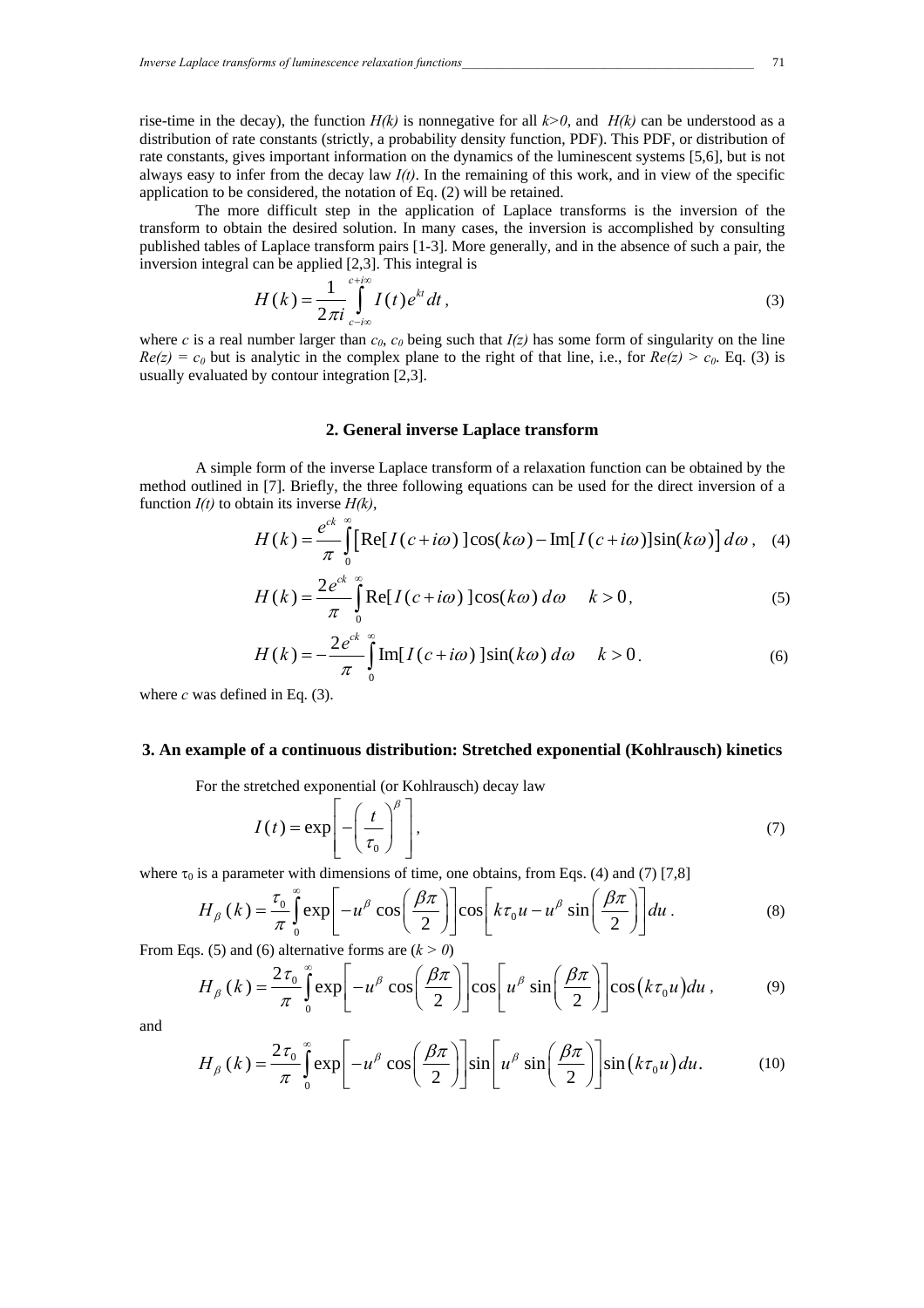The function  $H_\beta(k)$  is plotted in Fig. 1 for several values of the parameter  $\beta$ .



Figure 1: Distribution of rate constants (probability density function) for the Kohlrausch decay law obtained by numerical integration of Eqs. (8) and (13). The number next to each curve is the respective *β*.

 $H$ <sup>β</sup>(k) can be expressed by elementary functions only for  $\beta = 1/2$ ,

$$
H_{1/2} (k) = \frac{e^{-\frac{1}{4k\tau_0}}}{\sqrt{4\pi k^3 \tau_0}} \quad , \tag{11}
$$

and is variously called Smirnov and Lévy PDF. A form explicitly displaying the asymptotic behavior for large *k* was recently obtained for  $\beta = 1/4$  [9],

$$
H_{1/4}(k) = \frac{\tau_0}{8\pi (k\tau_0)^{5/4}} \int_0^\infty u^{-3/4} \exp\left[-\frac{1}{4}\left(\frac{1}{\sqrt{k\tau_0 u}} + u\right)\right] du.
$$
 (12)

Pollard's relation [10] which is the only previously known integral representation of  $H_\beta(k)$ ,

$$
H_{\beta}(k) = \frac{\tau_0}{\pi} \int_{0}^{\infty} \exp\left(-k\tau_0 u\right) \exp\left[-u^{\beta}\cos\left(\beta\pi\right)\right] \sin\left[u^{\beta}\sin\left(\beta\pi\right)\right] du. \tag{13}
$$

was obtained from Eq. (3) by defining a special contour. Eqs. (8)-(10) can also be obtained by contour integration [8], but not so directly as by the procedure described above.

### **4. An example of a discrete distribution: mixed first- and second-order kinetics**

For mixed first- and second-order kinetics the decay of delayed fluorescence is [11]

$$
I(t) = \left(\frac{\beta}{e^{k_1 t} - 1 + \beta}\right)^2,\tag{14}
$$

where

$$
\beta = \frac{k_1}{k_1 + k_2 N_0},\tag{15}
$$

and  $N_0$  is the initial number of excited luminophores. Eq. (14) gives, upon expansion

$$
I(t) = \beta^2 \sum_{n=1}^{\infty} n (1 - \beta)^{n-1} e^{-(n+1)k_1 t},
$$
\n(16)

hence the rate constant spectrum is infinite but discrete

$$
H(k) = \beta^2 \sum_{n=1}^{\infty} n(1-\beta)^{n-1} \delta \left[ k - (n+1)k_1 \right].
$$
 (17)